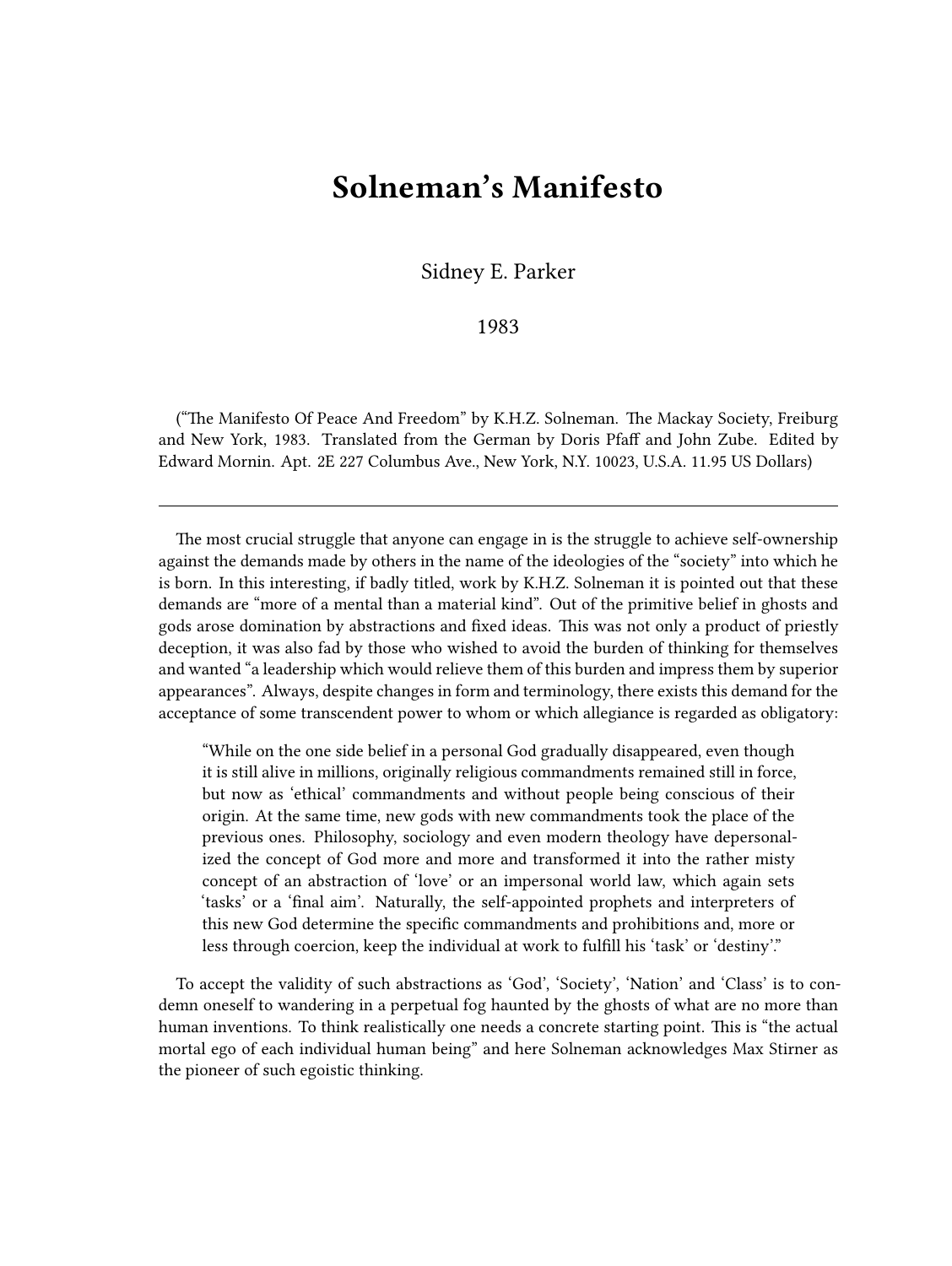From an egocentric standpoint, therefore, it becomes clear just how nonsensical it is to regard abstractions as volitional beings and to ascribe to collectivities the ability to think, to feel and to demand ("the will of society", etc.) Only the individual is capable of such activities and basing himself on this awareness Solneman launches a well-argued assault upon all those ideologies that have as their purpose the subordination and sacrifice of individuality - in particular, the ideology of the State, the ideology of Marxism, and the ideology of democracy.

In general I agree with Solneman's criticism of these ideologies and the fallacies and frauds that are used to justify them, although at times I think that in his efforts to be "fair" to his opponents he lands himself in the very trap he is seeking to expose. For example, in his discussion of the development of the idea of sacrifice in primitive tribes he remarks that

"So the feeling grew - and was confirmed by the behaviour of others - that sacrifices for the community were something worthy of praise. They are this, in fact, under certain circumstances and within certain limits, provided the person concerned makes them himself voluntarily, and does not demand them from others through pressure and coercion."

Certain religious and humanist moralists would not dissent from such a view, but from an egoist standpoint I cannot see how Solneman can justify it. Apart from the fact that he does not specify the "circumstances" and "limits" he mentions, it would seem here that he is investing "the community" with the same idolatrous qualities that he so effectively denounces when it has been labelled "society" or "people" ("A purely mental construct, a fanciful image in the heads of those who merely *believe* this product of their faith"). Sacrifices carried out while under the domination of a fixed idea like "the community" are not *voluntary* behaviour - that is, behaviour stemming from an individual's *own* will.

However, such lapses in his critical *analysis* are rare. It is when he comes to outline his *constructive* proposals for "new social relationships" that my fundamental disagreements begin. I do not intend to go into the details of his programme of "equal access to natural resources and the distribution of land-rent to everyone", "open associations of management", "freedom of the means of exchange" and "autonomous legal and social communities" which are designed to replace "the law of the sword and aggressive force" with "non-domination and equal freedom". Readers can find these described in his book and can make up their own minds about them. The crux of Solneman's case does not lie in such a programme, which is nothing new, but in the method he claims will achieve it.

He is not so naive as to believe in the totalistic tactics and dreams of the various communistic and anarchist churches. He recognizes that "the broad mass" of human beings have a strong desire "to submit and worship," the urge to dominate having its complement in the urges of those "for whom sacrifice and submission have become overwhelming needs". It follows that since so many want either to rule or be ruled their "right" to such a state of affairs must be granted since not to do so would mean that one becomes an authority oneself.

The problem for Solneman is how one can acknowledge this "right" and at the same time start in motion the process that will eventually lead to the abolition of rulership that he so ardently desires. His solution is a scheme he calls "To Everyone The State Of His Dreams", which is based on an 1860 essay by the Belgian advocate of "panarchy", P.E. de Puydt. De Puydt argued that the way for everyone to have the type of government he wants is to establish a plurality of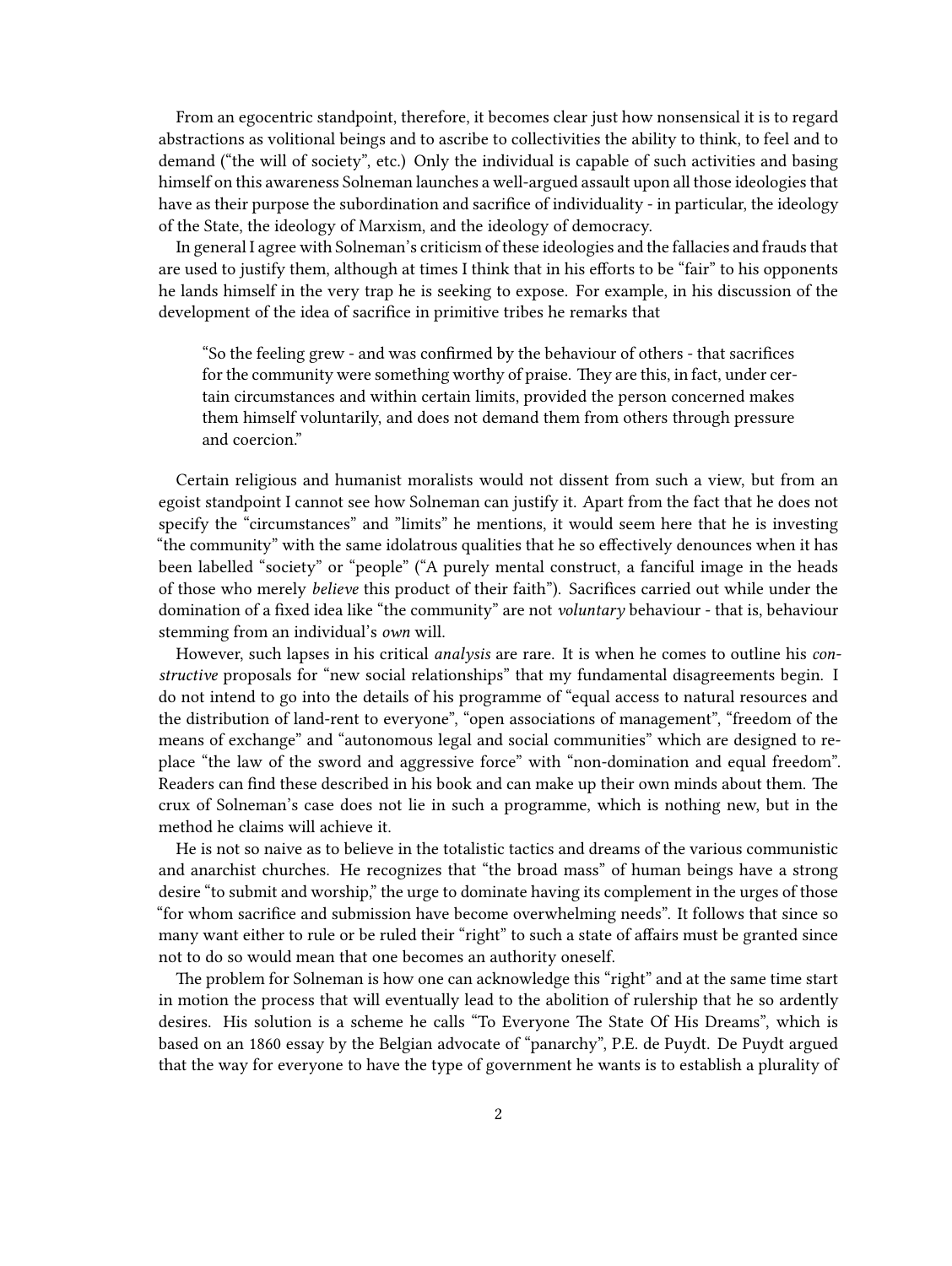governments in any given area in place of the system of one government for each area that exists today. This, he likened to the replacement of one church by the present multiplicity of churches and congregations that now exist peacefully side by side.

In this way, de Puydt claimed, every individual could have the govenment he wanted and those who did not want to be governed would be free to live without government. He wrote:

"All compulsion should cease. Every adult citizen should be and should remain free to select from among all possible governments the one that conforms to his will and satisfies his personal needs. Free not on the day following some bloody revolution, but always and everywhere. Free to select, but not to force his choice on others. Then all disorder will cease, and all fruitless struggles will be avoided."

Solneman believes that in this way it would be possible to achieve a non-governmental society in a peaceful and amicable manner. The fatal flaw in this belief, however, is the assumption that everyone will voluntarily agree to the implementation of his scheme - even those who are opposed to voluntarism and support coercion. I cannot see how someone who adheres to an ideology which incorporates "the truth", and furthermore thinks that all others should be compelled to accept this "truth", can be brought to agree to a scheme whereby those who reject his ideas are free to live according to their own tastes without interference from him and his fellow "truth" holders. In other words, Solneman thinks those who are authoritarians can remain such as long as they behave like non-authoritarians. Since he does not show how this contradiction can be resolved his whole scheme smacks of personal fantasy rather then the realism he claims for it.

Indeed, he nowhere gives any cogent reason to suppose that the "broad mass", whom he acknowledges have always displayed an overwhelming need to be dominated, can so transform their mentalities as to become capable of self-determination. He admits that the "anarchy" of his dreams has never existed in "a consistent form". And for this reason he dismisses the charge that it would amount to "disorder… or even chaos" because it "does not express an experienced fact". But if it does not express an experienced fact then it merely expresses a hope, a wish, an unverified belief. It belongs to those "metaphysics" which he himself defines as "all concepts and doctrines which go beyond the realm of sensibly and logically graspable experienced reality."

To sum up: Solneman's critique of prevailing ideologies is of great value to individualists everywhere. His claimed peaceful transformation of the world, however, belongs to a category of faith akin to all those other utopian delusions that litter the history of human beliefs. To reject all belief in authority over myself is certainly experiencable and sensible. To deduce from this that all others individuals can do the same thing does not follow. It is an accomplishment limited to a few, as all "experienced fact" testifies.